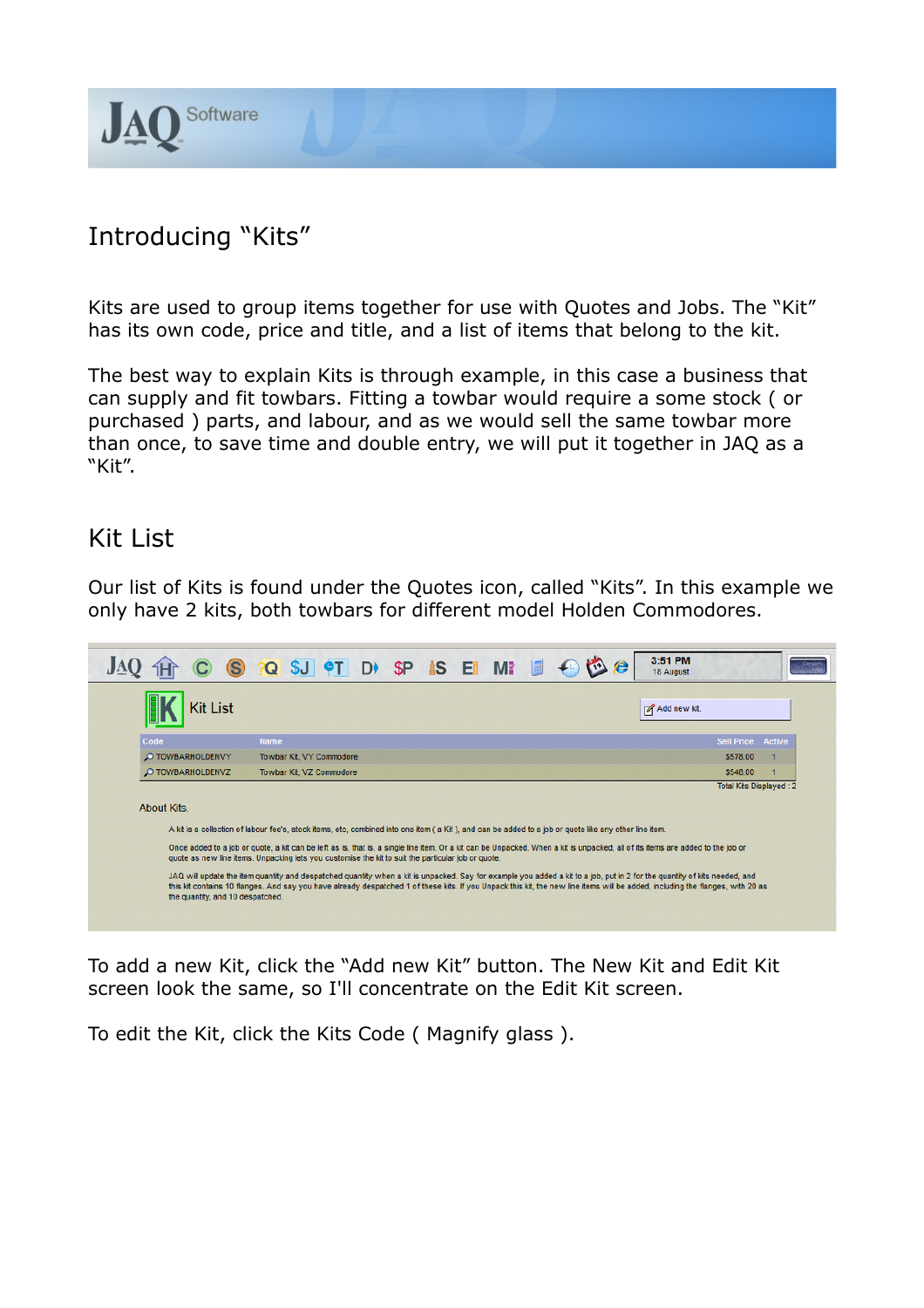# Edit Kit

|                         | <b>Edit Kit</b>                           |   |                  |                                   |                    |                                                                                                                                                                                      |                          |     |                  |                                 | Back dont save    |                      |                      |
|-------------------------|-------------------------------------------|---|------------------|-----------------------------------|--------------------|--------------------------------------------------------------------------------------------------------------------------------------------------------------------------------------|--------------------------|-----|------------------|---------------------------------|-------------------|----------------------|----------------------|
| <b>Kit Details</b>      |                                           |   |                  |                                   |                    |                                                                                                                                                                                      |                          |     |                  |                                 |                   |                      |                      |
| Kit ID $2$ ,            | added 18/08/2014 3:51:00 PM by JAQADMIN   |   |                  |                                   |                    |                                                                                                                                                                                      |                          |     |                  |                                 |                   |                      |                      |
|                         | Kit Code TOWBARHOLDENVY                   |   |                  |                                   |                    | Existing similar kit codes >                                                                                                                                                         |                          |     | $\blacktriangle$ |                                 | Save              |                      |                      |
| <b>Kit Name</b>         | Towbar Kit, VY Commodore                  |   |                  |                                   |                    |                                                                                                                                                                                      |                          |     |                  |                                 |                   | Save and Copy to New |                      |
|                         |                                           |   |                  | $\overline{\triangledown}$ Active |                    |                                                                                                                                                                                      |                          |     |                  |                                 |                   |                      |                      |
|                         | General Notes Suit sedans only.           |   |                  |                                   |                    |                                                                                                                                                                                      |                          |     | Y                |                                 |                   |                      |                      |
|                         |                                           |   |                  |                                   |                    |                                                                                                                                                                                      |                          |     |                  |                                 | <b>Cost Total</b> | 305                  |                      |
|                         |                                           |   |                  |                                   |                    |                                                                                                                                                                                      |                          |     |                  |                                 |                   | Sell Total 578       |                      |
|                         | Kit Unit Each v                           |   |                  |                                   | <b>Kit Account</b> | pricing and use those instead of the prices entered below. You will still be able to edit the prices on the Quote/Job either way.<br>4-6000 Other Income<br>$\overline{\phantom{a}}$ |                          |     |                  |                                 |                   |                      |                      |
| Category<br><b>Line</b> | <b>Group Goods</b>                        |   | <b>Details</b>   |                                   |                    | <b>Account</b>                                                                                                                                                                       |                          | Qty | <b>Units</b>     | Cost<br>Each                    | Sell<br>Each      | Cost<br><b>Total</b> | Sell<br><b>Total</b> |
| Standard Fee's          | $\frac{1}{2}$                             | г | <b>FITTING</b>   |                                   |                    | Select                                                                                                                                                                               | $\vert \mathbf{v} \vert$ | 2   | Hour             | $\overline{\phantom{a}}$<br>45  | 95                | 90                   | 190                  |
| 2 AV Stock Items        | $\blacksquare$                            | г | TOWBAR M52K32    |                                   |                    | Select                                                                                                                                                                               | $\overline{\phantom{0}}$ | 1   | Each             | $\overline{\phantom{a}}$<br>190 | 350               | 190                  | 350                  |
| 3 A V NA                | $\blacksquare$                            | г | <b>7Pin Plug</b> |                                   |                    | Select                                                                                                                                                                               | $\blacksquare$           | 1   | Each             | $\vert \cdot \vert$<br>12       | 21                | 12                   | 21                   |
| 4 A V NA                | $\frac{1}{2}$                             | г | Cable            |                                   |                    | Select                                                                                                                                                                               | $\blacksquare$           | 2   | M                | $\overline{\phantom{0}}$ 6.5    | 8.5               | 13                   | 17                   |
| 5 A V NA                | $\overline{\phantom{a}}$                  | г |                  |                                   |                    | Select                                                                                                                                                                               | ×                        |     | Each             | $\overline{\phantom{a}}$        |                   |                      |                      |
| 6 A V NA                | $\overline{\phantom{a}}$<br>$\mathcal{L}$ | г |                  |                                   |                    | Select                                                                                                                                                                               | ⊻                        |     | Each             | $\overline{\phantom{a}}$        |                   |                      |                      |
| 7 A V NA                | $\blacksquare$                            | г |                  |                                   |                    | Select                                                                                                                                                                               | E                        |     | Each             | $\overline{\phantom{a}}$        |                   |                      |                      |
| 8 A V NA                | $\blacktriangledown$<br>$\mathcal{L}$     | п |                  |                                   |                    | Select                                                                                                                                                                               | $\overline{\phantom{0}}$ |     | Each             | $\overline{\phantom{a}}$        |                   |                      |                      |
| 9 A V                   | $-0$                                      | г |                  |                                   |                    |                                                                                                                                                                                      |                          |     | Each             | $\overline{\phantom{a}}$        |                   |                      |                      |
|                         |                                           |   |                  |                                   |                    | Select                                                                                                                                                                               | $\blacksquare$           |     |                  |                                 |                   |                      |                      |

Editing a Kit is just like editing a Quote or Job, except this time its saved as a "Kit Code" instead of a Quote or Job number. The Kit needs a unique Kit Code, plus a Name. You should also choose a Kit Unit ( like Each ), and a Account Number if required.

We also have a option of ticking "Up to date pricing". What this does is, when you later add this Kit to a Quote or Job, JAQ will go through the kit items and get the current prices from the database. So if you add a stock part to this kit, then later change your stock prices, JAQ will use the updated price rates. If un ticked, JAQ will use the prices here, and not update them.

There is a save button, which does the obvious, plus a Save and Copy button, which will save the current page, and copy it to a New Kit page, where you can enter a new code, make a few changes, and save it as a different kit.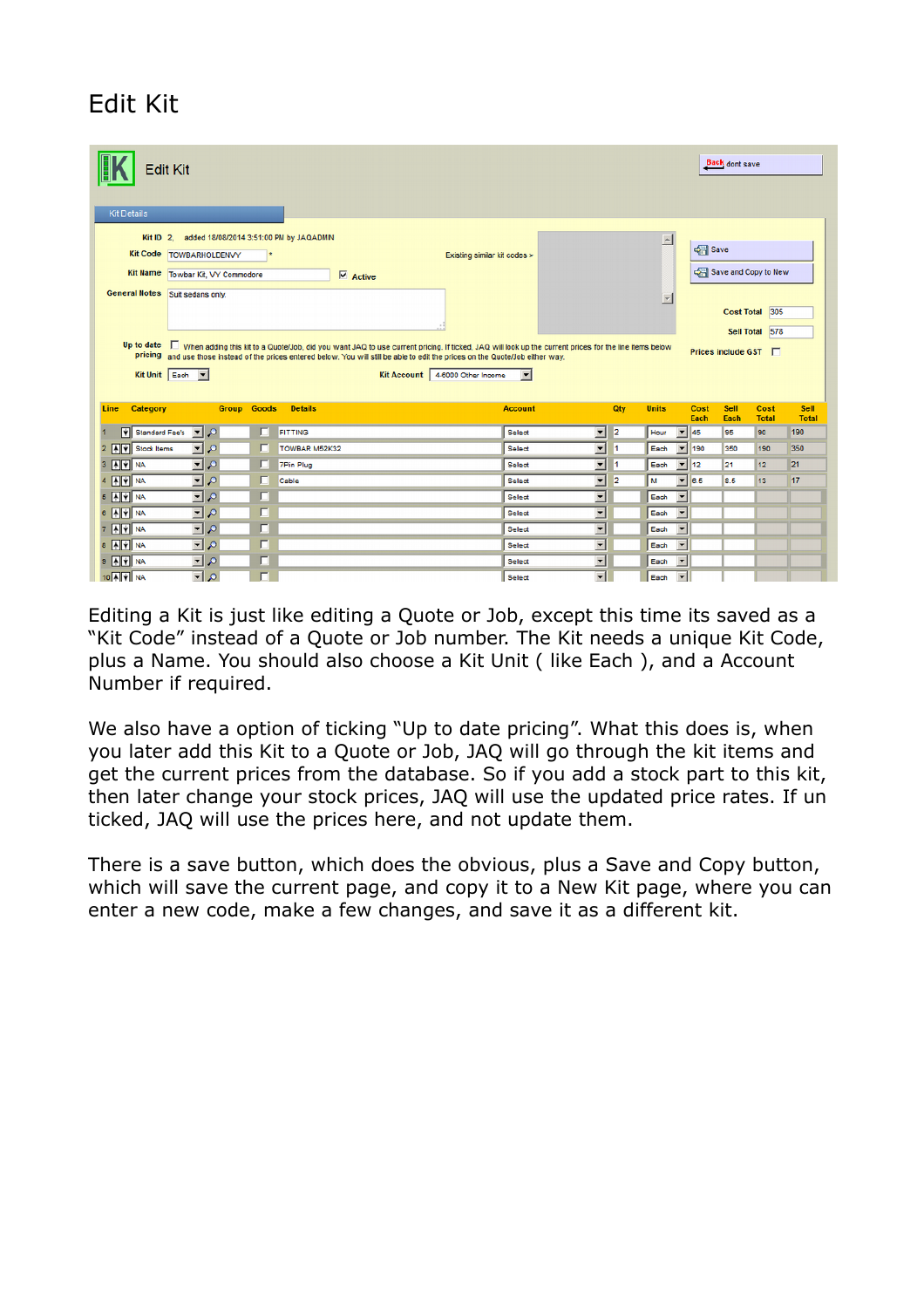## Adding a Kit to a Quote or Job



Adding Kits to our Quotes or Jobs is just like adding any other line item. The Category list now has a "Kit" option, so when you select this and click on the magnify glass, the popup window will list your kits.

| <b>Kits</b>                                         |             |      |     |    |
|-----------------------------------------------------|-------------|------|-----|----|
| Name ( Click $\blacksquare$ for more info )<br>Code | Cost        | Sell | Qtv |    |
| TOWBARHOLDENVY H Towbar Kit, VY Commodore           | \$305 \$578 |      |     | -5 |
| TOWBARHOLDENVZ Towbar Kit, VZ Commodore             | \$275 \$548 |      |     | -5 |

Clicking on the orange button will copy the Kit to the Quote or Job as a single line item.

You'll notice there is a little plus symbol next to the kit code on the popup window. Clicking on this will expand the kit out so you can see in more detail what was included in the kit.

| <b>Kits</b>                               |                   |                                             |                |     |              |      |             |             |      |     |               |
|-------------------------------------------|-------------------|---------------------------------------------|----------------|-----|--------------|------|-------------|-------------|------|-----|---------------|
| Code                                      |                   | Name ( $Click \blacksquare for more info )$ |                |     |              |      |             | Cost        | Sell | Qty |               |
| TOWBARHOLDENVY O Towbar Kit, VY Commodore |                   |                                             |                |     |              |      |             |             |      |     | $\rightarrow$ |
|                                           | Suit sedans only. |                                             |                |     |              |      |             |             |      |     |               |
|                                           | Group             | Goods                                       | <b>Details</b> | Qty | <b>Units</b> | Cost | <b>Sell</b> |             |      |     |               |
|                                           |                   |                                             | <b>FITTING</b> | 2   | Hour         | 90   | 190         |             |      |     |               |
|                                           |                   |                                             | TOWBAR M52K32  |     | Each         | 190  | 350         |             |      |     |               |
|                                           |                   |                                             | 7Pin Plug      |     | Each         | 12   | 21          |             |      |     |               |
|                                           |                   |                                             | Cable          | 2   | М            | 13   | 17          |             |      |     |               |
| TOWBARHOLDENVZ H Towbar Kit, VZ Commodore |                   |                                             |                |     |              |      |             | \$275 \$548 |      |     | $\rightarrow$ |

Once you click on the Orange button, the Kit will be copied to the Quote/Job, and the popup will close.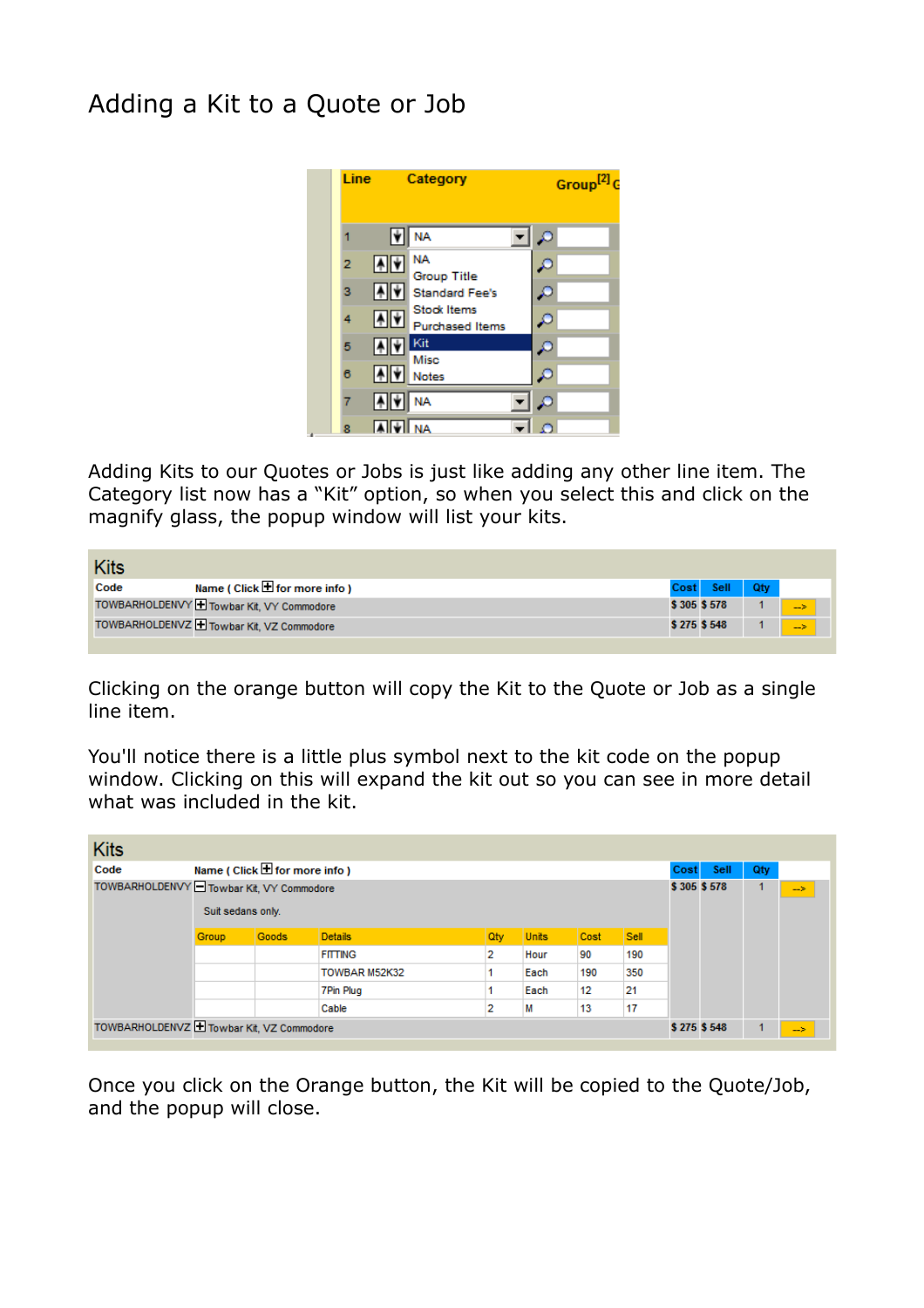### Viewing the Kit

After you save your Quote/Job, you'll notice any line items that are kits have a little magnify glass. Clicking on this will open the Kit Details popup page.



The Kit Details page lists the kit items, name, notes, etc. It also has a button called "Unpack".